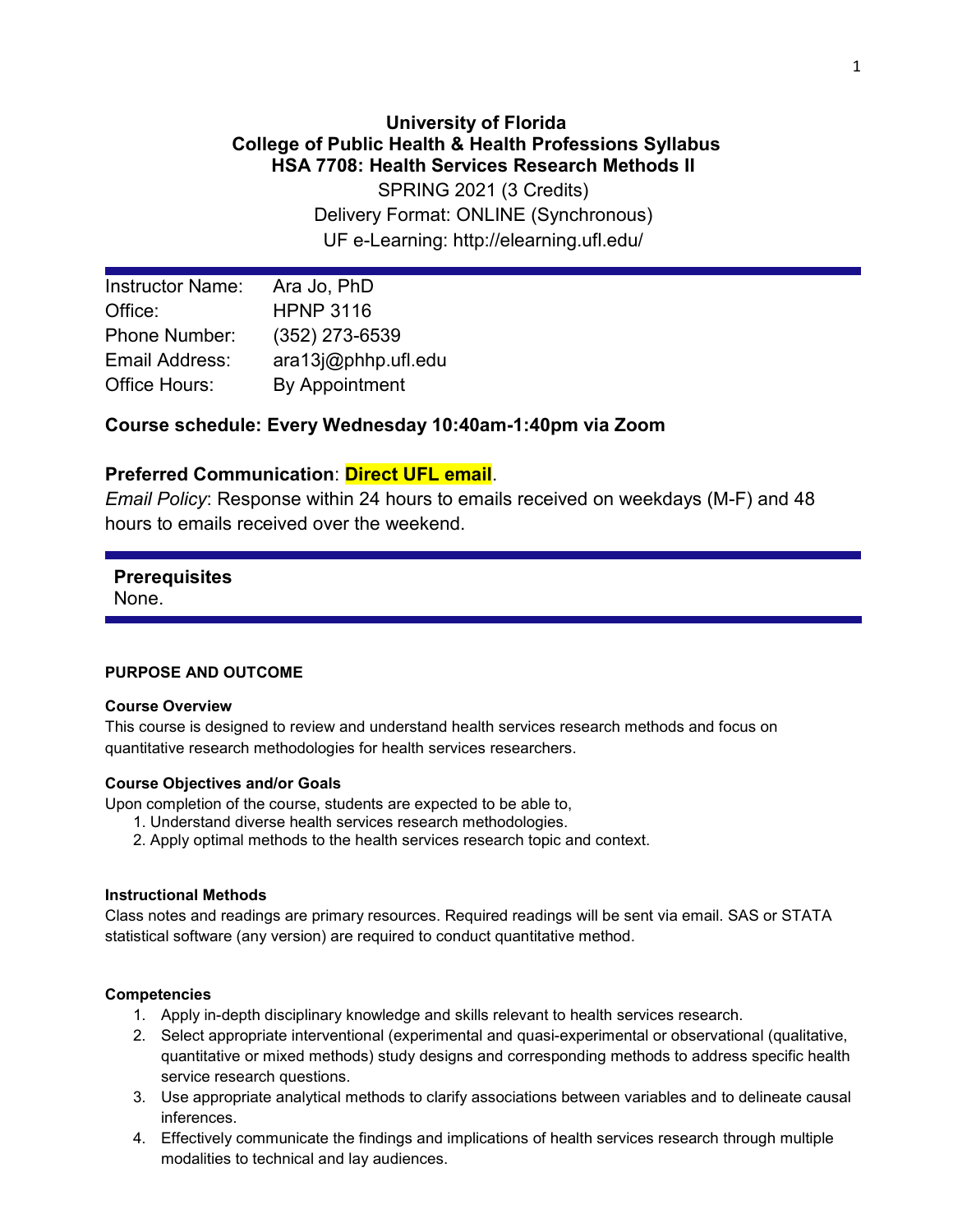# **DESCRIPTION OF COURSE CONTENT**

# **Course Schedule**

| Week           | <b>Date</b> | Topic(s)                                                                                                                                                                                                                         |                                                                                |
|----------------|-------------|----------------------------------------------------------------------------------------------------------------------------------------------------------------------------------------------------------------------------------|--------------------------------------------------------------------------------|
| $\mathbf{1}$   | 1/13        | Introduction and overview of health services research                                                                                                                                                                            |                                                                                |
| 2              | 1/20        | <b>Health Services Research Methods: Regression analysis</b>                                                                                                                                                                     | Wooldridge<br>Ch. 1                                                            |
| 3              | 1/27        | <b>Properties of OLS Estimators</b>                                                                                                                                                                                              | Wooldridge<br>Ch. 2                                                            |
| 4              | 2/3         | Violation of OLS Assumptions I: Non-normal Errors/Functional Form                                                                                                                                                                | Wooldridge<br>Ch. 3, 6, 9                                                      |
| 5              | 2/10        | Violation of OLS Assumptions II: Heteroskedasticity and<br><b>Autocorrelation</b>                                                                                                                                                | Wooldridge<br>Ch. 8, 12                                                        |
| 6              | 2/17        | Violation of OLS Assumptions III: Missing data, Measurement error<br>and Stochastic regression                                                                                                                                   |                                                                                |
| $\overline{7}$ | 2/24        | Discrete Dependent Variables I: Binary (Logit, Probit, Grouped Logit)/<br>Polychotomous (Ordered Logit, Ordered Probit, Multinomial logit,<br>conditional logit, nested logit, multinomial probit) Dependent<br><b>Variables</b> |                                                                                |
| 8              | 3/3         | Discrete Dependent Variables II: Count Data Models (Poisson<br>regression, Negative Binomial Regression)<br>Due: Method Consulting, 3/5 (Fri), 5pm                                                                               | Maddala<br>Ch.2.1,<br>2.2, 2.5,<br>$2.8 - 9$<br>Wooldridge<br>Ch. 7, Ch.<br>17 |
| 9              | 3/10        | Models with Censored Data I: Tobit and Two-Part Models                                                                                                                                                                           |                                                                                |
| 10             | 3/17        | <b>Models with Censored Data II: Propensity Scores</b>                                                                                                                                                                           | Maddala<br>Ch. 6.1-7                                                           |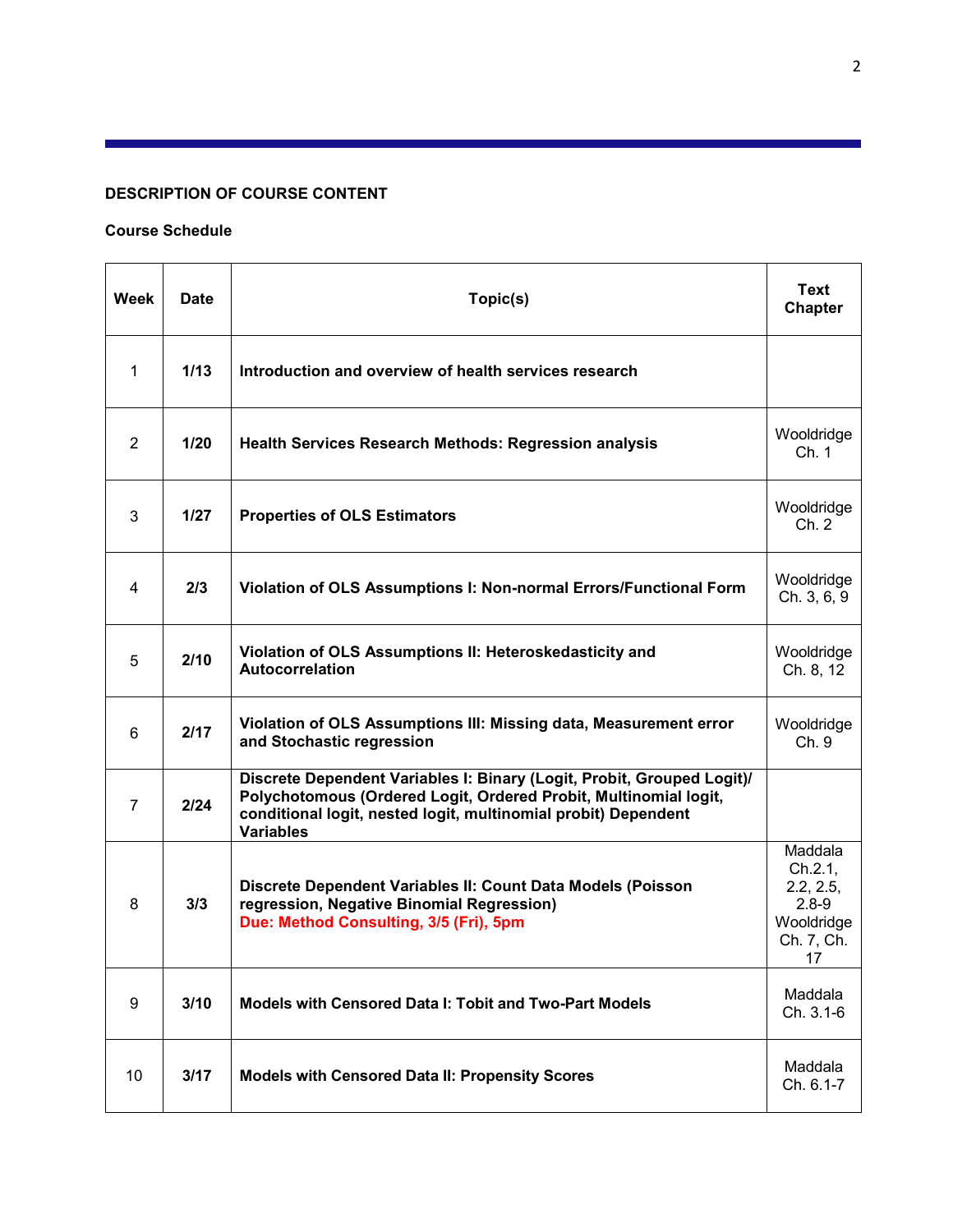| Week | <b>Date</b> | Topic(s)                                                                                             | <b>Text</b><br>Chapter                   |
|------|-------------|------------------------------------------------------------------------------------------------------|------------------------------------------|
| 11   | 3/24        | <b>Models with Censored Data III: Difference-and-Different Models</b>                                |                                          |
| 12   | 3/31        | <b>Other Modeling Tools I: Simultaneous Equations</b>                                                | Maddala<br>Ch. 7<br>Wooldridge<br>Ch. 16 |
| 13   | 4/7         | <b>Other Modeling Tools II: Hierarchical Linear Models</b><br>Due: Replication study, 4/9 (Fri), 5pm |                                          |
| 14   | 4/14        | <b>Clinical Trials</b><br>Due: Research Proposal, 4/16 (Fri), 5pm                                    |                                          |
| 15   | 4/21        | Presentation of research proposal                                                                    |                                          |

### **Course Materials**

- [**Required**] Wooldridge, J. Introductory Econometrics 3rd edition. Thompson Southwestern. 2006.
- [Recommended] Maddala, G. Limited Dependent & Qualitative Variables in Econometrics. Cambridge University Press. 1983
- $\triangleright$  Additional readings used for lectures will be sent via email
- $\triangleright$  Lecture Slides used for lectures will be sent via email

**Announcements**: Class announcements will be sent via email.

For **technical support for the course eLearning site, activities, and assessments**, please contact: the UF Help Desk at:

- Learning-support@ufl.edu
- $(352)$  392-HELP select option 2
- https://elearning.ufl.edu/help.shtml

## **ACADEMIC REQUIREMENTS AND GRADING**

**Assignments: Late submission will discount 1 point per each day.**

## **1. Method Consulting Project (20pts): Due March 5 (Fri), 5pm**

As a health services researcher, you are asked to consult a research team about methodology. Given some scenarios, you respond to questions and suggest optimal methodology. You should give rationale of your suggestion based on evidence and provide strengths and weaknesses of your suggestion. You can also make your own assumption to find the optimal method. The format should follow the AMA style. The scenario will be given by Feb 26 (Fri).

Rubric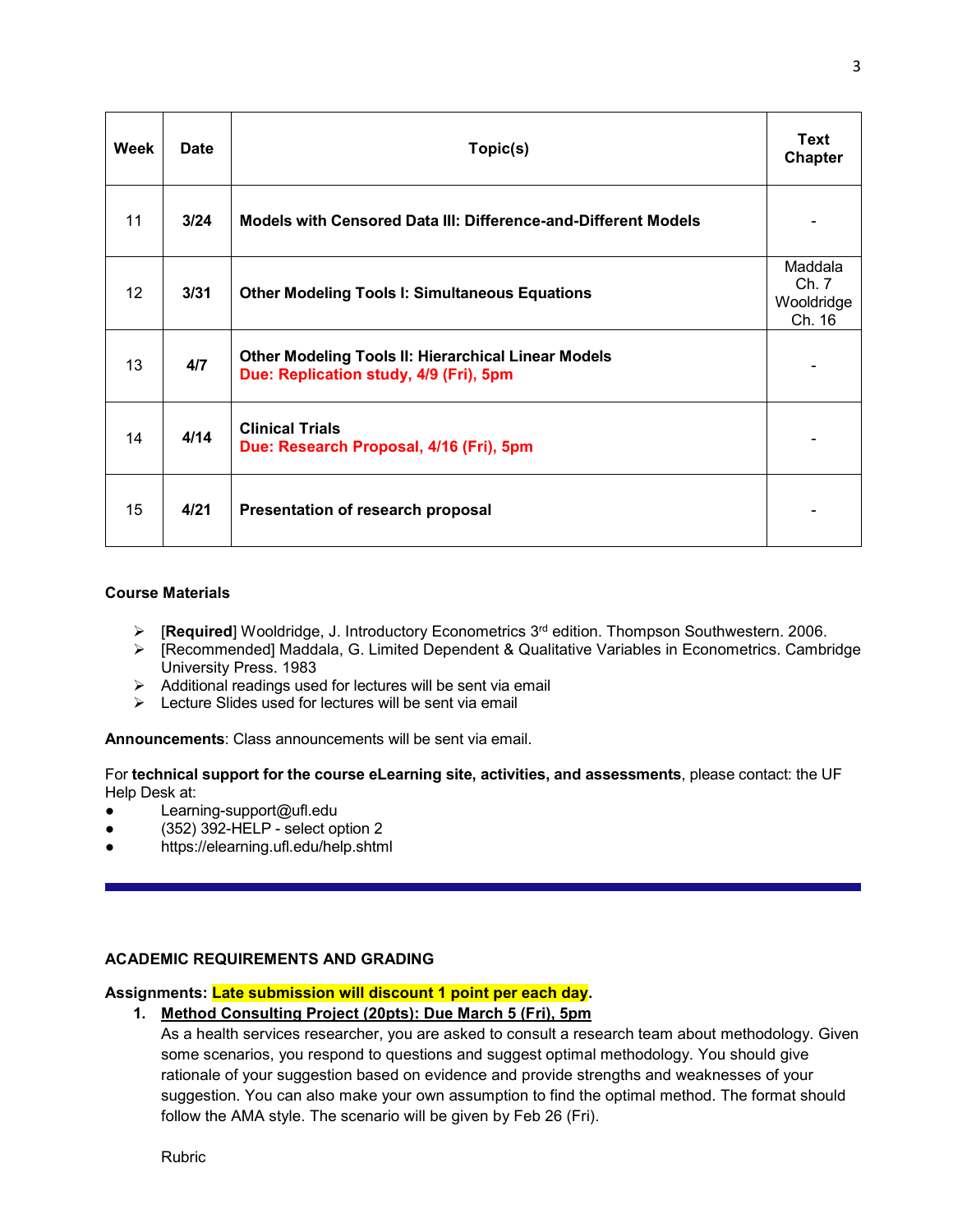- a. Suggest methods with rationale (15pts): Methods or answers are clearly described and appropriate for the research/topic. Rationale is clearly addressed.
- b. Address strengths and weakness (5 pts): Strengths and weaknesses are addressed clearly.
- c. Submit the document to Canvas Assignment "Method Consulting" tab.

## 2. **A Replication Study (30 pts): Due 4/9 (Fri), 5pm**

This assignment is designed to replicate existing study using health services methodologies. It allows students to understand the rationale of the methodology and conduct the research independently. Select a study using one of health services research methods with national database. The study should be approved by an instructor before starting the replication. Following by method section, generate reliable findings. The final paper includes original findings and replicated findings. In addition, write strengths and weakness of the methodology. Lastly, suggest alternative methods to improve the study. The paper should be maximum 3 pages excluding tables, figures and references. The format should follow the AMA style.

Rubric

- i. Replicated results (10 pts): Replicate methods successfully and interpret results appropriately.
- ii. Strengths and weakness (10 pts): Strengths and weaknesses are addressed clearly.
- iii. Suggest alternative methods (10 pts): Alternative method is clearly described and appropriate for the research/topic.
- iv. Submit the document to Canvas Assignment "A Replication Study" tab.

## 3. **Research Manuscript (30 pts): Due Apr 16 (Fri), 5pm and present on 4/21 during the class.**

Students will write a research manuscript based upon their own research interest. It should consist of three sections, 1) introduction, 2) methods and 3) results. The paper should be written in AMA style. The paper should be maximum 7 pages excluding tables, figures and references. The presentation will be held on 4/21 during the class time. Powerpoint is required. It is maximum 25 minutes. Q&A will be given after presentation for 30 minutes.

Rubric

- a. Introduction (5pts): background should be concise and clearly. Research question and hypothesis should be clearly described.
- b. Methods (10 pts): describe methods including study design, sampling design, sampling flow and statistical methods clearly. Also need justification of methodology.
- c. Results (10 pts): present descriptive and advanced analysis findings and interpret findings clearly.
- d. Presentation and defense (5pts): present the research proposal clearly with logical flow of information and respond to peers' questions professionally.
- e. Submit the proposal only to Canvas Assignment "Research Proposal" tab.

## **Participation (15 pts)**

Students are required to participate to the study actively. Must respond to at least two questions given by the instructor.

## **Attendance (5 pts)**

Students are required to attend all classes. See attendance policy.

## **Grading**

Final grades will reflect your performance in these areas: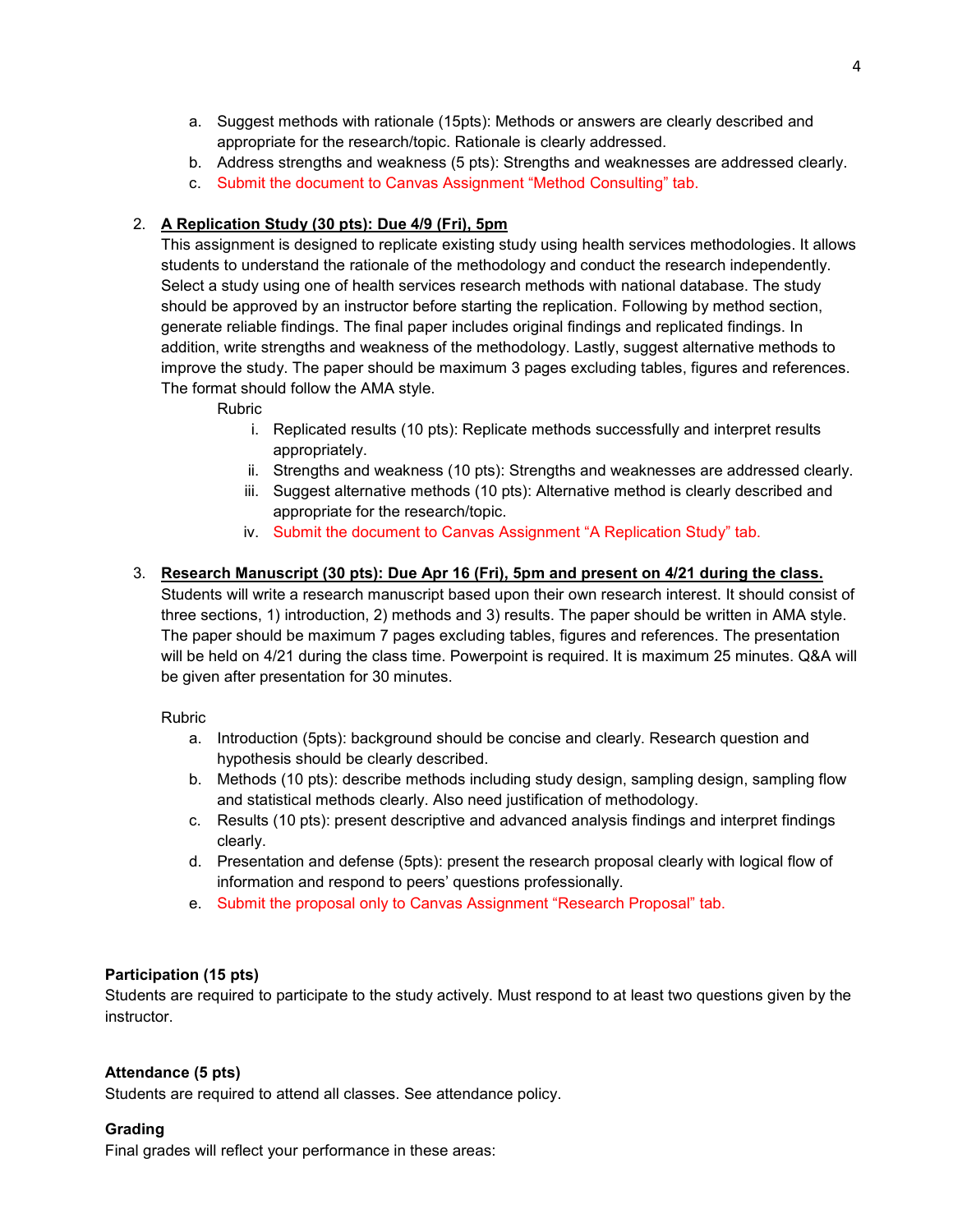|               | <b>Number of Points</b>              |     |
|---------------|--------------------------------------|-----|
| Assignments   | Method Consulting: 3/5 (Fri), 5pm    | 20  |
|               | A Replication Study: 4/9 (Fri), 5pm  | 30  |
|               | Research Manuscript: 4/16 (Fri), 5pm | 30  |
| Participation |                                      | 15  |
| Attendance    |                                      | 5   |
| Total points  |                                      | 100 |

Point system used (i.e., how do course points translate into letter grades):

| Percentage | Letter |
|------------|--------|
| Earned     | Grade  |
| 93-100     | A      |
| 90-92      | А-     |
| 87-89      | B+     |
| 83-86      | R      |
| 80-82      | В-     |
| 77-79      | C+     |
| 73-76      | C      |
| 70-72      | C-     |
| 67-69      | D+     |
| 63-66      | D      |
| 60-62      | D-     |
| Below 60   | F      |

There will be no rounding up for grade increments, for example a 92.99 is an A-. Please be aware that a C- is not an acceptable grade for graduate students. The GPA for graduate students must be 3.0. in all 5000 level courses and above to graduate. A grade of C counts toward a graduate degree only if a sufficient number of credits in courses numbered 5000 or higher have been earned with a B+ or higher.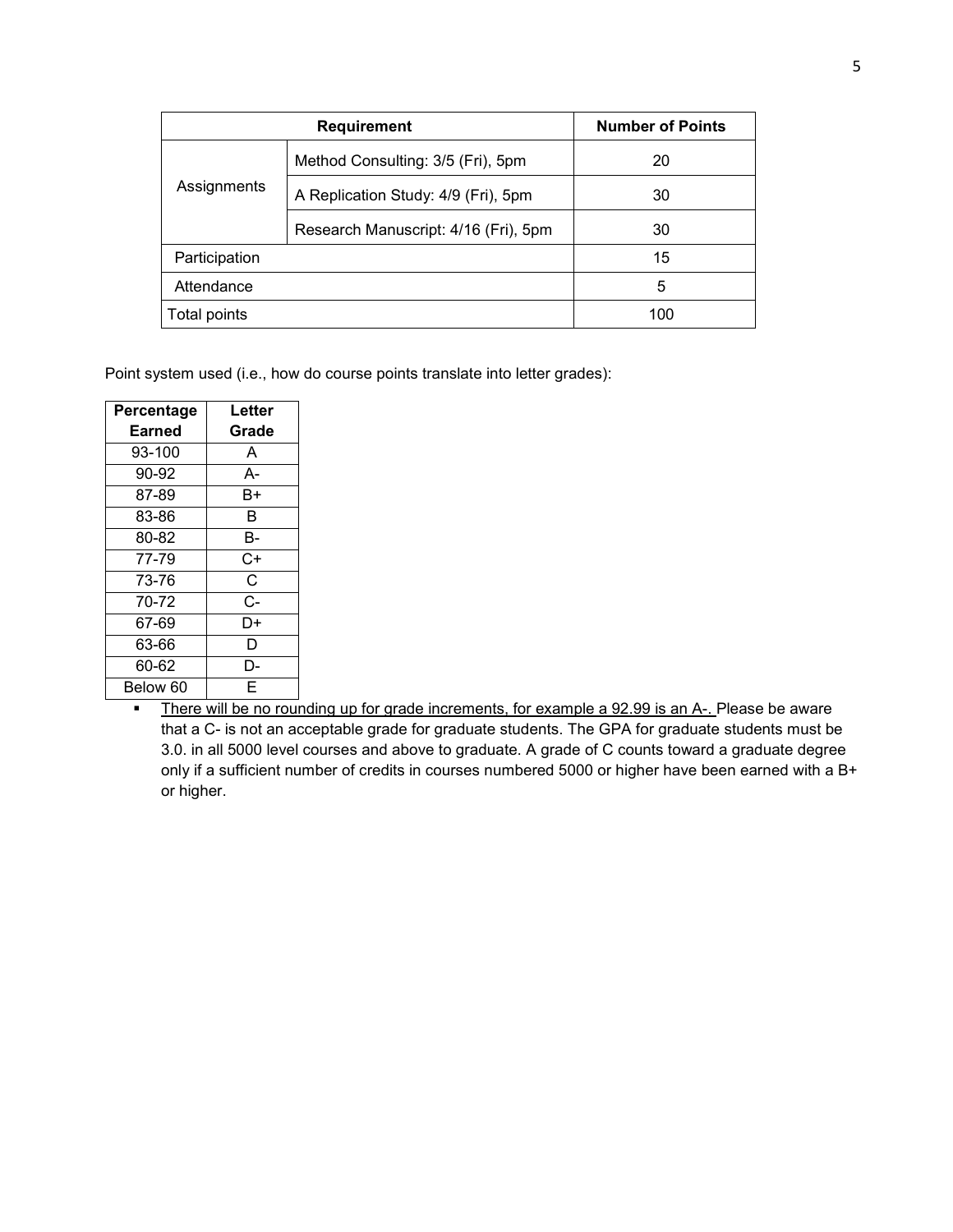| Letter                | Grade  |
|-----------------------|--------|
| Grade                 | Points |
| A                     | 4.0    |
| A-                    | 3.67   |
| B+                    | 3.33   |
| B                     | 3.0    |
| В-                    | 2.67   |
| C+                    | 2.33   |
| $\overline{\text{c}}$ | 2.0    |
| $\overline{C}$ -      | 1.67   |
| D+                    | 1.33   |
| D                     | 1.0    |
| D-                    | 0.67   |
| E                     | 0.0    |
| WF                    | 0.0    |
|                       | 0.0    |
| ΝG                    | 0.0    |
| S-U                   | 0.0    |

More information on UF grading policy may be found at: <http://gradcatalog.ufl.edu/content.php?catoid=10&navoid=2020#grades>

### **Exam Policy**

#### **Policy Related to Make up Exams or Other Work**

Please note: Any requests for make-ups due to technical issues MUST be accompanied by the UF Computing help desk [\(http://helpdesk.ufl.edu/\)](http://helpdesk.ufl.edu/) correspondence. You MUST e-mail a instructor within 24 hours of the technical difficulty if you wish to request a make-up.

Only in extreme circumstances will the instructor accept late assignments. If you anticipate turning an assignment in late, please discuss with the instructor or teaching assistant beforehand. It is your responsibility to check that the correct assignment has been submitted to Canvas on time. Always review your submission after turning it in. The penalty for late submission is a reduction by 1 point per day of the grade of each assignment.

#### **Policy Related to Required Class Attendance**

Excused absences must be consistent with university policies in the Graduate Catalog (http://gradcatalog.ufl.edu/content.php?catoid=10&navoid=2020#attendance) and require appropriate documentation. Additional information can be found here:

https://catalog.ufl.edu/ugrad/current/regulations/info/attendance.aspx

#### **Policy Related to Guests Attending Class:**

Only registered students are permitted to attend class. However, we recognize that students who are caretakers may face occasional unexpected challenges creating attendance barriers. Therefore, by exception, a department chair or his or her designee (e.g., instructors) may grant a student permission to bring a guest(s) for a total of two class sessions per semester. This is two sessions total across all courses. No further extensions will be granted. Please note that guests are not permitted to attend either cadaver or wet labs. Students are responsible for course material regardless of attendance. For additional information, please review the Classroom Guests of Students policy in its entirety. Link to full policy: http://facstaff.phhp.ufl.edu/services/resourceguide/getstarted.htm

#### **Online Synchronous Sessions:**

Our class sessions may be audio visually recorded for students in the class to refer back and for enrolled students who are unable to attend live. Students who participate with their camera engaged or utilize a profile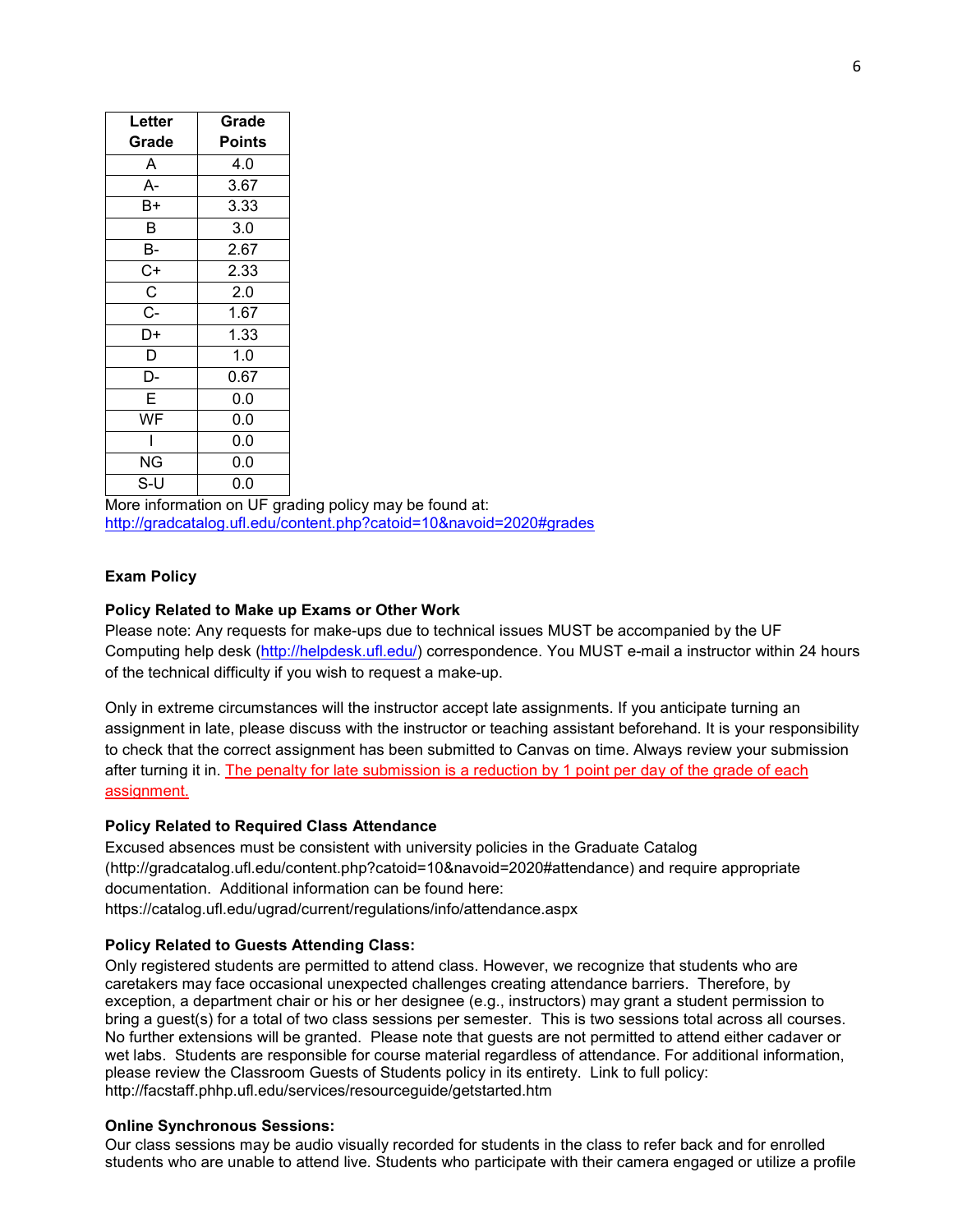image are agreeing to have their video or image recorded. If you are unwilling to consent to have your profile or video image recorded, be sure to keep your camera off and do not use a profile image. Likewise, students who un-mute during class and participate orally are agreeing to have their voices recorded. If you are not willing to consent to have your voice recorded during class, you will need to keep your mute button activated and communicate exclusively using the "chat" feature, which allows students to type questions and comments live. The chat will not be recorded or shared. As in all courses, unauthorized recording and unauthorized sharing of recorded materials is prohibited.

#### **Professionalism Course Requirement language**

Since "Professionalism" is a hallmark of patient and population care, and central to the mission of the College of Public Health and Health Professions, it will be assessed in this course. Student demeanor and observable behavior are central components to assessing one's professionalism and will therefore need to be observed and occasionally recorded within this class. To facilitate a proper evaluation of professionalism in online sessions, Zoom synchronous sessions may be audio-visually recorded and students will be asked to keep their cameras on during class. Failure to turn on the camera could result in the student not receiving a professionalism score.

## **STUDENT EXPECTATIONS, ROLES, AND OPPORTUNITIES FOR INPUT**

### **Expectations Regarding Course Behavior**

You are expected to maintain a civil tone and respect the opinions of other persons. While commenting on others' posts is encouraged, aggressive or patronizing tone and language are unacceptable and may result in the loss of your posting and discussion privileges.

#### **Netiquette Guideline**

Please read the 'Netiquette Guideline' on Announcement carefully.

## **Communication Guideline**

Preferred communication is via direct UFL email. Response within 24 hours to emails received on weekdays (M-F) and 48 hours to emails received over the weekend. Response via Canvas Message may be delayed.

## **Academic Integrity**

Students are expected to act in accordance with the University of Florida policy on academic integrity. As a student at the University of Florida, you have committed yourself to uphold the Honor Code, which includes the following pledge:

## **"We, the members of the University of Florida community, pledge to hold ourselves and our peers to the highest standards of honesty and integrity**.**"**

You are expected to exhibit behavior consistent with this commitment to the UF academic community, and on all work submitted for credit at the University of Florida, the following pledge is either required or implied:

## **"On my honor, I have neither given nor received unauthorized aid in doing this assignment."**

It is your individual responsibility to know and comply with all university policies and procedures regarding academic integrity and the Student Honor Code. Violations of the Honor Code at the University of Florida will not be tolerated. Violations will be reported to the Dean of Students Office for consideration of disciplinary action. For additional information regarding Academic Integrity, please see Student Conduct and Honor Code or the Graduate Student Website for additional details:

<https://www.dso.ufl.edu/sccr/process/student-conduct-honor-code/>

<http://gradschool.ufl.edu/students/introduction.html>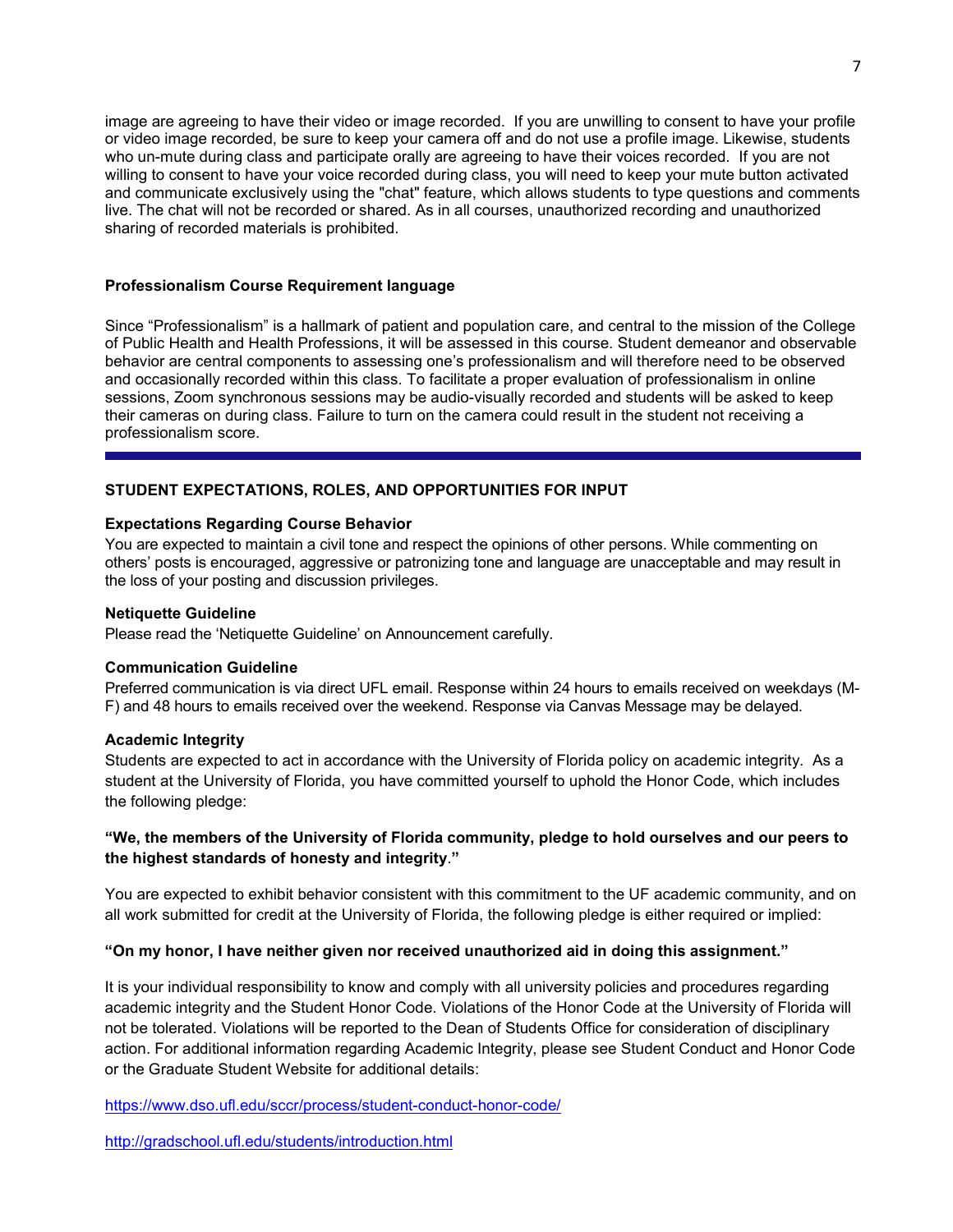## **Please remember cheating, lying, misrepresentation, or plagiarism in any form is unacceptable and inexcusable behavior.**

#### **Online Faculty Course Evaluation Process**

Students are expected to provide professional and respectful feedback on the quality of instruction in this course by completing course evaluations online via GatorEvals. Guidance on how to give feedback in a professional and respectful manner is available at https://gatorevals.aa.ufl.edu/students/. Students will be notified when the evaluation period opens and can complete evaluations through the email they receive from GatorEvals, in their Canvas course menu under GatorEvals, or via https://ufl.bluera.com/ufl/. Summaries of course evaluation results are available to students at https://gatorevals.aa.ufl.edu/public-results/.

#### **SUPPORT SERVICES**

#### **Accommodations for Students with Disabilities**

If you require classroom accommodation because of a disability, it is strongly recommended you register with the Dean of Students Office [http://www.dso.ufl.edu](http://www.dso.ufl.edu/) within the first week of class or as soon as you believe you might be eligible for accommodations. The Dean of Students Office will provide documentation of accommodations to you, which you must then give to me as the instructor of the course to receive accommodations. Please do this as soon as possible after you receive the letter. Students with disabilities should follow this procedure as early as possible in the semester. The College is committed to providing reasonable accommodations to assist students in their coursework.

#### **Counseling and Student Health**

Students sometimes experience stress from academic expectations and/or personal and interpersonal issues that may interfere with their academic performance. If you find yourself facing issues that have the potential to or are already negatively affecting your coursework, you are encouraged to talk with an instructor and/or seek help through University resources available to you.

The Counseling and Wellness Center 352-392-1575 offers a variety of support services such as psychological assessment and intervention and assistance for math and test anxiety. Visit their web site for more information: [http://www.counseling.ufl.edu.](http://www.counseling.ufl.edu/) On line and in person assistance is available.

You Matter We Care website: [http://www.umatter.ufl.edu/.](http://www.umatter.ufl.edu/) If you are feeling overwhelmed or stressed, you can reach out for help through the You Matter We Care website, which is staffed by Dean of Students and Counseling Center personnel.

The Student Health Care Center at Shands is a satellite clinic of the main Student Health Care Center located on Fletcher Drive on campus. Student Health at Shands offers a variety of clinical services. The clinic is located on the second floor of the Dental Tower in the Health Science Center. For more information, contact the clinic at 392-0627 or check out the web site at: <https://shcc.ufl.edu/>

Crisis intervention is always available 24/7 from:

Alachua County Crisis Center: (352) 264-6789 <http://www.alachuacounty.us/DEPTS/CSS/CRISISCENTER/Pages/CrisisCenter.aspx>

Do not wait until you reach a crisis to come in and talk with us. We have helped many students through stressful situations impacting their academic performance. You are not alone so do not be afraid to ask for assistance.

#### **Inclusive Learning Environment**

Public health and health professions are based on the belief in human dignity and on respect for the individual. As we share our personal beliefs inside or outside of the classroom, it is always with the understanding that we value and respect diversity of background, experience, and opinion, where every